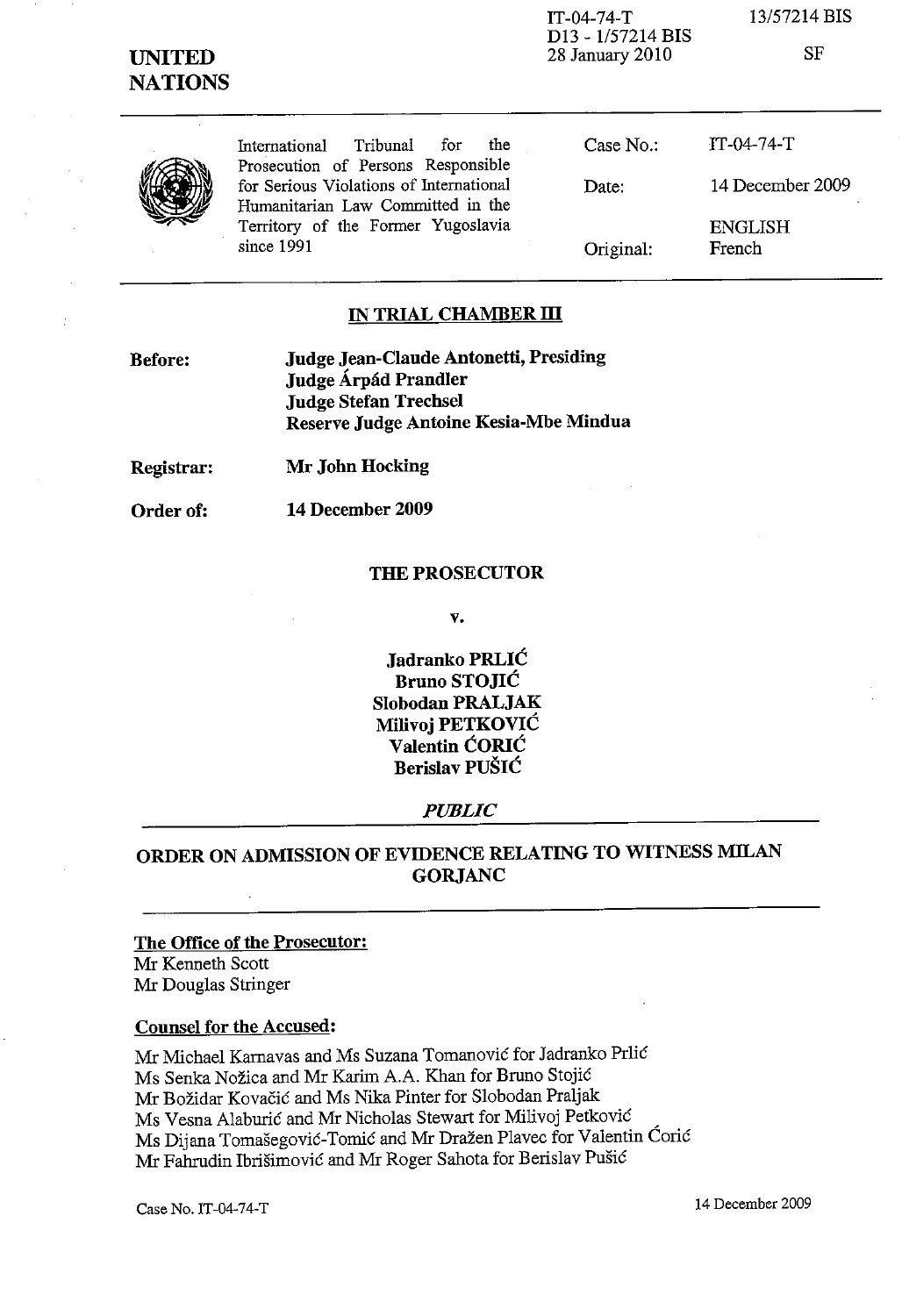**TRIAL CHAMBER III** ("Chamber") of the International Tribunal for the Prosecution of Persons Responsible for Serious Violations of International Humanitarian Law Committed in the Territory of the Former Yugoslavia since 1991 ("Tribunal"),

**NOTING** the request for admission of 37 exhibits presented by Counsel for the Accused Petković ("Petković Defence"),<sup>1</sup> the request for admission of 4 exhibits presented by Counsel for the Accused Praljak ("Praljak Defence"),<sup>2</sup> the request for admission of one exhibit presented by the Office of the Prosecutor ("Prosecution") $3$ ("Proposed Exhibit(s)"), all three requests relating to the testimony of expert witness Milan Gorjanc ("Witness") who appeared before the Chamber from 26 October to 3 November 2009,

**NOTING** the objections formulated by the Prosecution against the Proposed Exhibits presented by the Praljak Defence<sup>4</sup> and the Petkovic Defence<sup>5</sup> and the Petkovic Defence Reply to the objections formulated by the Prosecution,<sup>6</sup>

**NOTING** the objections formulated by the Petkovic Defence against the Proposed Exhibit of the Prosecution,<sup>7</sup>

**CONSIDERING** that the Prosecution opposes notably the admission of the majority of the Proposed Exhibits presented by the Petkovic Defence and all the Proposed Exhibits sought for admission by the Pralajk Defence, on the ground that the Witness appeared as an expert witness and not as a witness of fact and that, consequently, he did not have sufficient knowledge that would allow him to testify to the veracity of the facts alleged and described by way of the Proposed Exhibits, $8<sup>8</sup>$ 

**CONSIDERING** that the Prosecution states in this regard that the Witness was not on the territory of Herceg-Bosna during the period covered by the Amended Indictment of 11 June 2008 ("Indictment"), that he had never been a member of either the HVO

- IC 01103.
- IC 01102.
- IC 01105. IC 01104.

 $^{1}$  IC 01093.

 $^2$  IC 01094.

IC 01095.

<sup>8</sup>*See* in particular, rc 01102, objection to Proposed Exhibit 2D 01379, p. 1; *see* also rc 01103, objections to Proposed Exhibits 4D 00719 and IC 01090, pp. 1 and 3.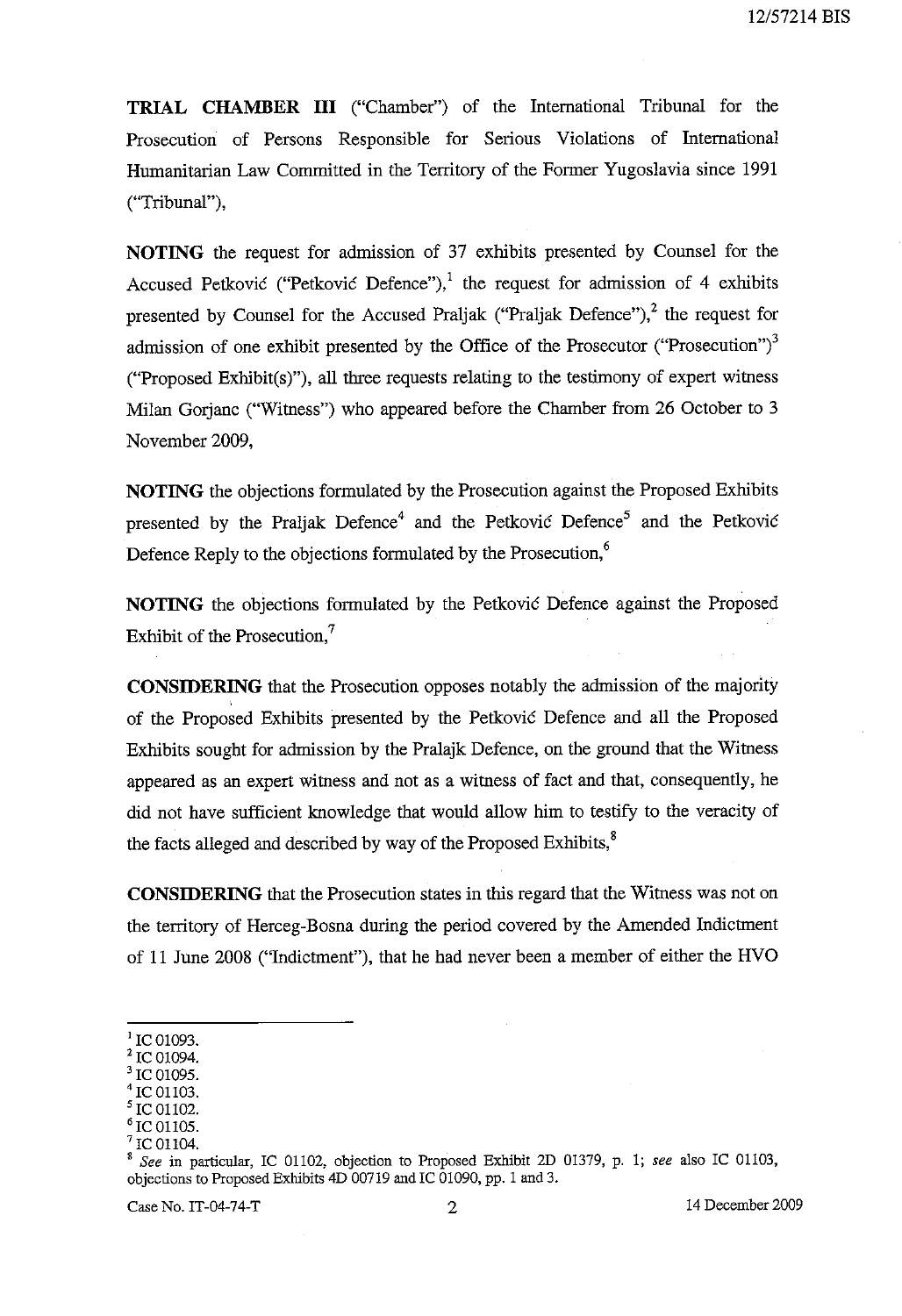of the HZ H-B, or of the BH Anny and that he is not in a position to comment particularly on the conflict between the two warring parties in Mostar.<sup>9</sup>

**CONSIDERING** that the Chamber recalls that it did not authorise the appearance of Milan Gorjanc as a witness of fact but in his capacity as an expert witness on subjects presented by the Petkovic Defence including 1) the concept of an army fonned in wartime; 2) the doctrine of total defence which prevailed in former Yugoslavia and its application in Bosnia and Herzegovina; 3) the potential security problem represented by the presence of Muslim soldiers within the different units of the RVO of the HZ H-B; 4) the strategic importance of central Bosnia and northern Herzegovina; 5) the siege of the town of Mostar; 6) the legitimacy of the RV intervention on R/Republic/BH territory; and 6) the meaning of certain military terms and concepts, for example, resubordination, passive, active and decisive defence,  $^{10}$ 

**CONSIDERING** that the Chamber, which recalls that at this stage of the proceedings it does not make an assessment of the reliability, probative value and relevance of the Proposed Exhibits, will determine the weight to be accorded to each of the Proposed Exhibits tendered into evidence at the end of the trial, in the light of the testimony of this expert,

**CONSIDERING** that the Chamber notes furthennore that the Prosecution argues that it presented Proposed Exhibit P 11082 with the aim of disputing the credibility of Exhibit 4D 00462, sought for admission by the Petkovic Defence, and thus casting doubt on the Witness's credibility,<sup>11</sup>

**CONSIDERING,** however, that the Chamber notes that, in fonn and content, Proposed Exhibit P 11082 corresponds to the statement taken by the Prosecution from an individual who testifies to events relating to the Indictment,

**CONSIDERING** that, having said that, the Chamber holds that the admission of this testimony is governed by the provisions of Rule 92 *bis* (B) of the Rules of Procedure and Evidence ("Rules"),

<sup>&</sup>lt;sup>9</sup> IC 01102, objection to Proposed Exhibit 2D 01379, p. 1; IC 01103, objections to Proposed Exhibits 4D 00719 and IC 01090, pp. 1 and 3.

<sup>&</sup>lt;sup>10</sup> "Order on Allocation of Time for the Examination of Expert Witness Milan Gorjanc", 12 October 2009, pp. 3 and 4.

<sup>&</sup>lt;sup>11</sup> IC 01095, para. 10.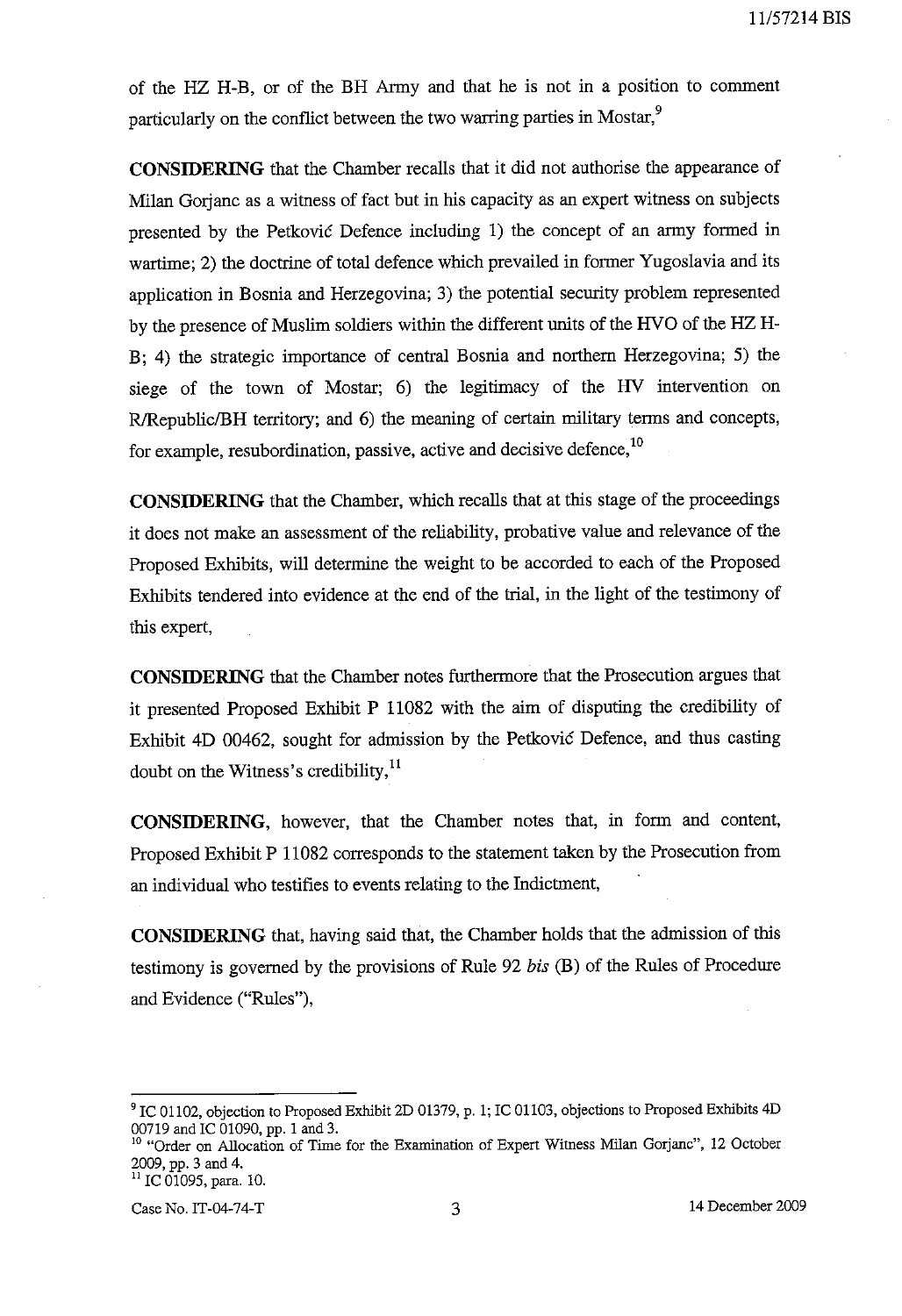**CONSIDERING,** furthermore, that the Chamber notes that the content of Proposed Exhibit P 11082 was extensively read during the hearing of 2 November 2009<sup>12</sup> and is therefore registered in the transcript of the hearing,

**CONSIDERING** that the Chamber considers that references to the content of Proposed Exhibit P 11082, registered in the transcript of the hearing of 2 November 2009, are a sufficient record to assess the credibility of the Witness,<sup>13</sup>

**CONSIDERING,** consequently, that the Chamber cannot admit Proposed Exhibit P 11082 at this stage by way of a procedure for admission of evidence through a witness, and reminds the Prosecution that once it has closed its case it may under certain circumstances request admission, if it regards it as necessary, at the rebuttal stage as set forth in Rule 85 (A) (iii) of the Rules,

**CONSIDERING** that the Chamber examined each of the other Proposed Exhibits on the basis of the admissibility criteria set out in the "Decision on Admission of Evidence" rendered by the Chamber on 13 July 2006 ("Decision of 13 July 2006"), as well as in the "Decision Adopting Guidelines for the Presentation of Defence Evidence", rendered by the Chamber on 24 April 2008 ("Decision of 24 April 2008"),14

**CONSIDERING** that the Chamber decides to admit into evidence the documents marked as "Admitted" in the Annex attached to this decision since they were put to the Witness and bear sufficient indicia of relevance, probative value and reliability,

**CONSIDERING** that the Chamber decides not to admit into evidence the Proposed Exhibits marked as "Not Admitted" in the Annex attached to this decision since they are not consistent with the instructions of the Decisions of 13 July 2006 and 24 April 2008,

<sup>&</sup>lt;sup>12</sup> Hearing of 2 November 2009, transcript in French, pp. 46329 to 46342.

<sup>13</sup>*See,* in particular and for example, Case No. IT 02-54-AR73.2, *The Prosecutor* v. *Slobodan Milosevie,* "Decision on Admissibility of Prosecution Investigator's Evidence", 30 September 2002, p. 14, footnote No. 68.

<sup>&</sup>lt;sup>14</sup> Guideline No. 8 on the Admission of Documentary Evidence through a Witness.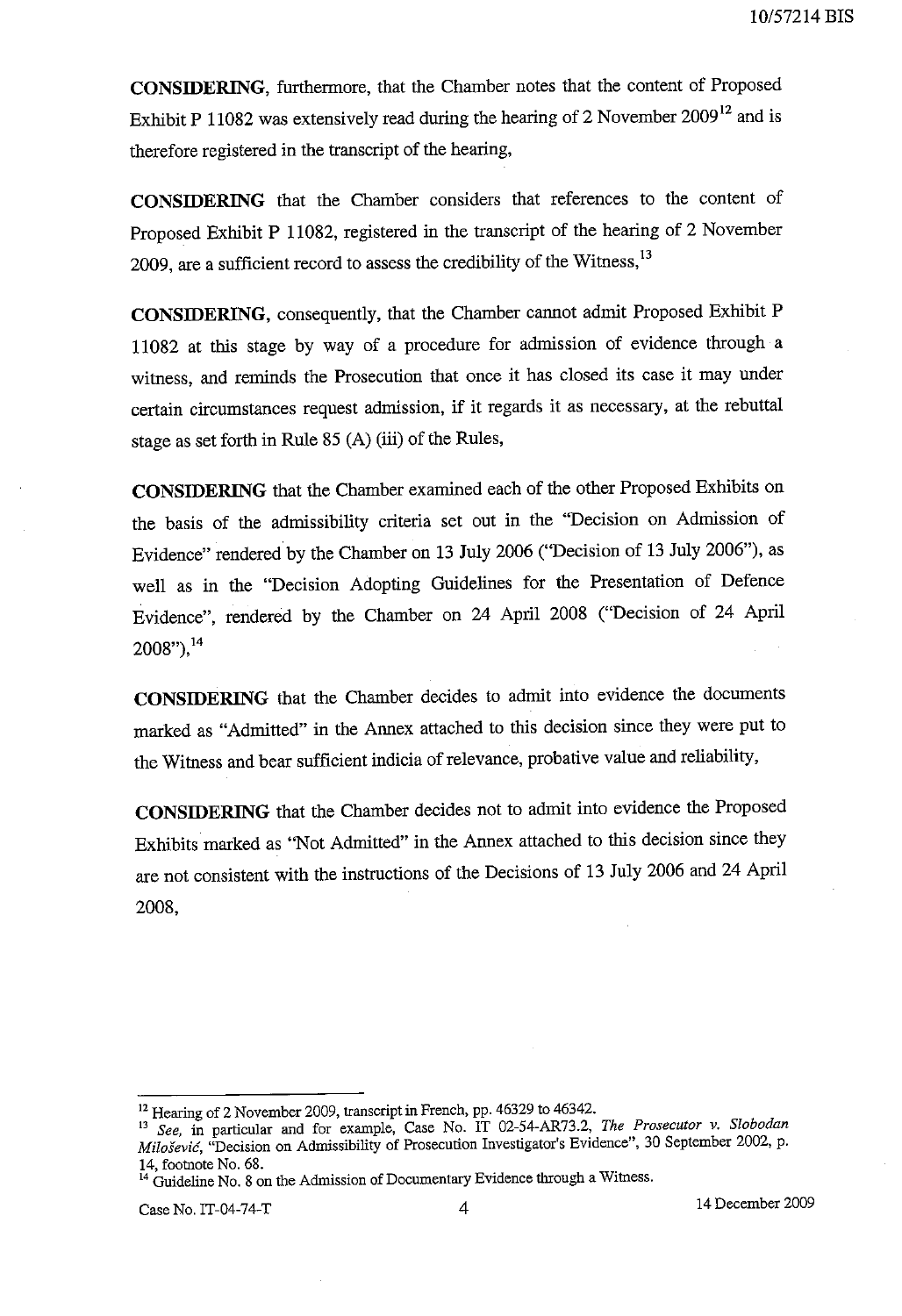### **FOR THE FOREGOING REASONS,**

**PURSUANT TO** Rules 54 and 89 of the Rules,

**PARTIALLY GRANTS** the requests of the Petkovic Defence and the Praljak Defence,

**DENIES** by a majority the request of the Prosecution,

**DECIDES** that it is appropriate to admit into evidence the documents marked as "Admitted" in the Annex attached to this Decision, **AND** 

**DENIES** in all other respects and by a majority certain Proposed Exhibits, the requests for the admission of Proposed Exhibits of the Praljak Defence and the Petkovic Defence, for the reasons stated in the Annex attached to this Order,

**Presiding Judge Jean-Claude Antonetti attaches a dissenting opinion to this order.** 

**Judge Stefan Trechsel attaches a partially dissenting opinion to this order**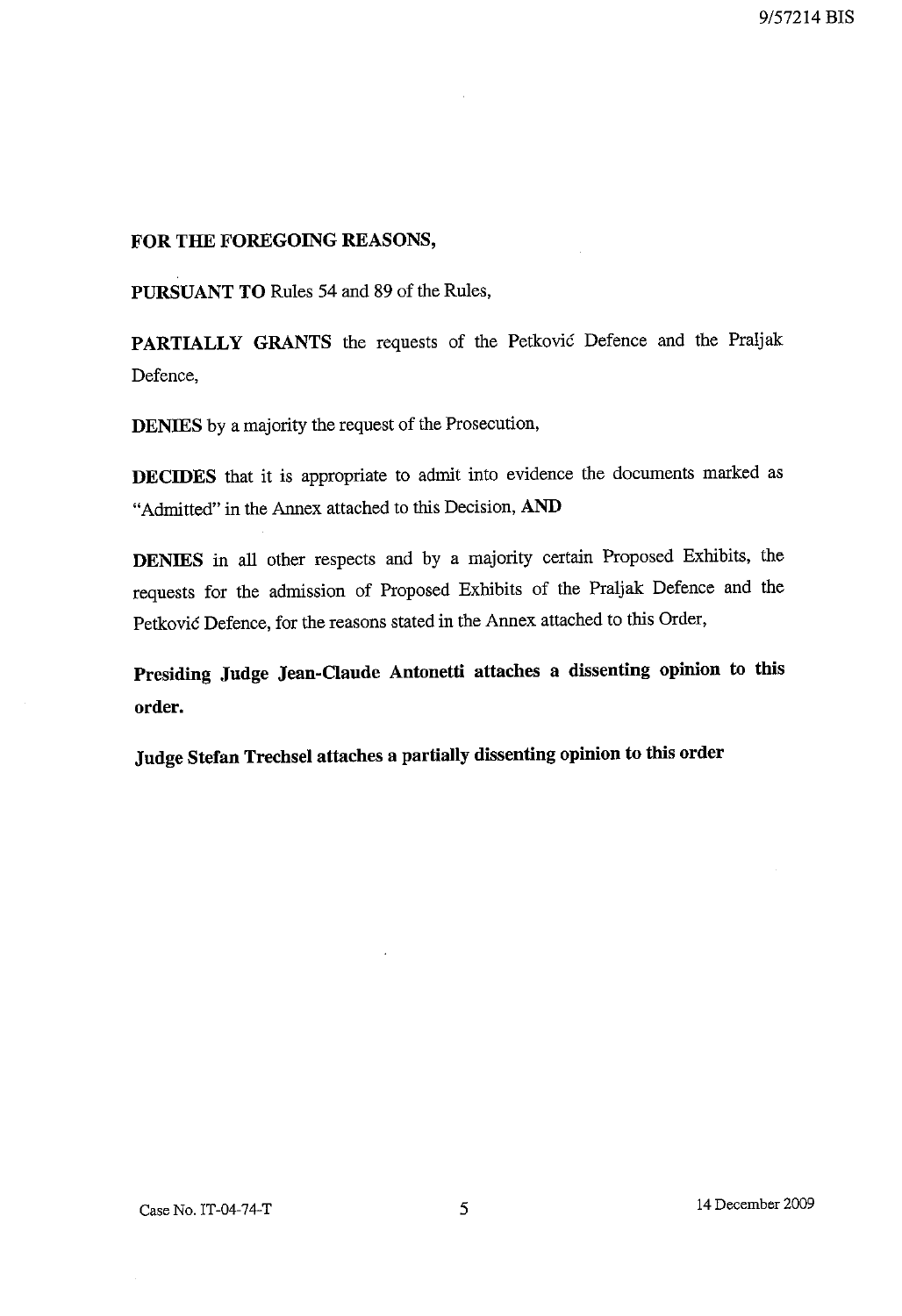Done in English and in French, the French version being authoritative.

 $/signed/$ 

Jean-C1aude Antonetti

Presiding Judge

Done this fourteenth day of December 2009

At The Hague

The Netherlands

 $\sim$   $\sim$ 

## **[Seal of the Tribunal]**

 $\ddot{\phantom{a}}$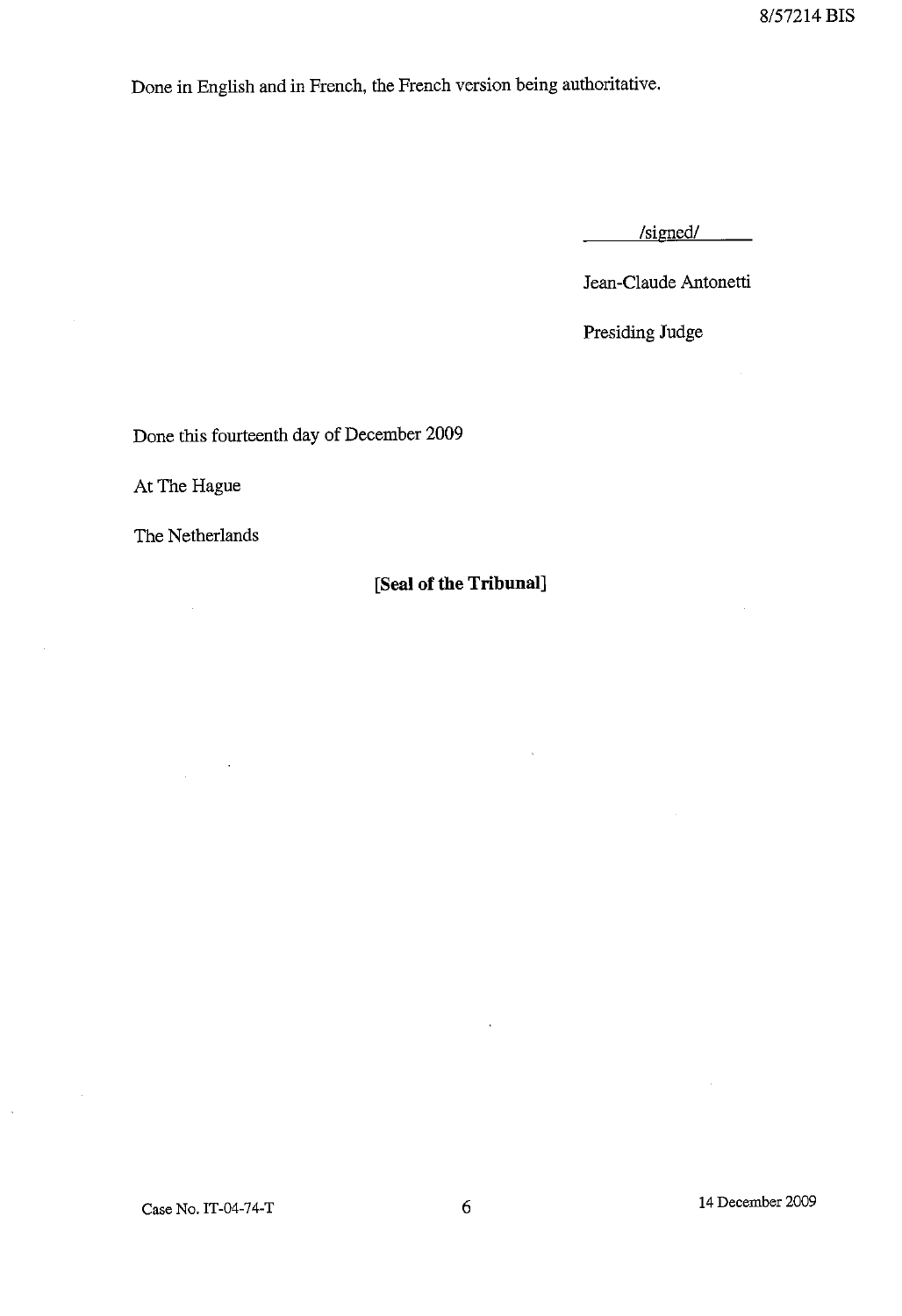## Annex

| <b>Exhibit Number</b>       | <b>Party Proposing Admission</b> | Admitted/Not Admitted/Marked                   |
|-----------------------------|----------------------------------|------------------------------------------------|
| (preferably in              | of the Exhibit                   | for Identification (MFI)                       |
| numerical order)            |                                  |                                                |
| 1D 01236 in whole,          | Petković Defence                 | Admitted in whole.                             |
| alternatively,<br><b>or</b> |                                  |                                                |
| article 162                 |                                  |                                                |
| 2D 01379                    | Petković Defence                 | Admitted.                                      |
| 2D 01389                    | Petković Defence                 | Admitted.                                      |
| 3D 00932                    | Petković Defence                 | Not admitted (the Proposed Exhibit             |
|                             |                                  | is not on the Petković Defence 65              |
|                             |                                  | ter list and the Petković Defence              |
|                             |                                  | did not ask for this exhibit to be             |
|                             |                                  | 65<br>its<br><i>ter</i> list<br>in<br>added to |
|                             |                                  | accordance with para. 26 of the                |
|                             |                                  | Decision of 24 April 2008).                    |
| 3D 00939                    | Petković Defence                 | Not admitted (the Proposed Exhibit             |
|                             |                                  | is not on the Petković Defence 65              |
|                             |                                  | ter list and the Petković Defence              |
|                             |                                  | did not ask for this exhibit to be             |
|                             |                                  | 65<br>list<br>its<br>ter<br>added<br>to<br>in  |
|                             |                                  | accordance with para. 26 of the                |
|                             |                                  | Decision of 24 April 2008).                    |
| $4D$ 00412 in whole,        | Petković Defence                 | Admitted in whole.                             |
| or alternatively, only      |                                  |                                                |
| articles $3, 4$ and $60$ .  |                                  |                                                |
| 4D 00462                    | Petković Defence                 | Admitted.                                      |
| 4D 00625                    | Petković Defence                 | Not admitted by a majority (the                |
|                             |                                  | Witness was unable to comment on               |
|                             |                                  | the reliability and authenticity of            |
|                             |                                  | the Proposed Exhibit).                         |
| 4D 00702                    | Petković Defence                 | Admitted.                                      |
| 4D 00719                    | Petković Defence and Praljak     | Admitted.                                      |
|                             | Defence                          |                                                |
| 4D 00768                    | Petković Defence                 | Admitted.                                      |
| 4D 00780                    | Petković Defence                 | Admitted.                                      |
| 4D 00798                    | Petković Defence                 | Admitted.                                      |
| 4D 00910                    | Petković Defence                 | Admitted.                                      |
|                             | Petković Defence                 | admitted by a majority<br>Not                  |
| 4D 00920                    |                                  | witness<br>did not<br>(Reason:<br>the          |
|                             |                                  | the<br>reliability,<br>comment<br>on           |
|                             |                                  | relevance and probative value of               |
|                             |                                  | the document).                                 |
| 4D 00948                    | Petković Defence                 | Admitted.                                      |
| 4D 01164                    | Petković Defence                 | Admitted.                                      |
| 4D 01240                    | Petković Defence                 | Admitted.                                      |
| 4D 01461                    | Petković Defence                 | Admitted.                                      |
| 4D 01470 in whole,          | Petković Defence                 | Admitted in whole.                             |
| or alternatively, only      |                                  |                                                |
| articles 17, 91 and         |                                  |                                                |

 $\hat{\boldsymbol{\gamma}}$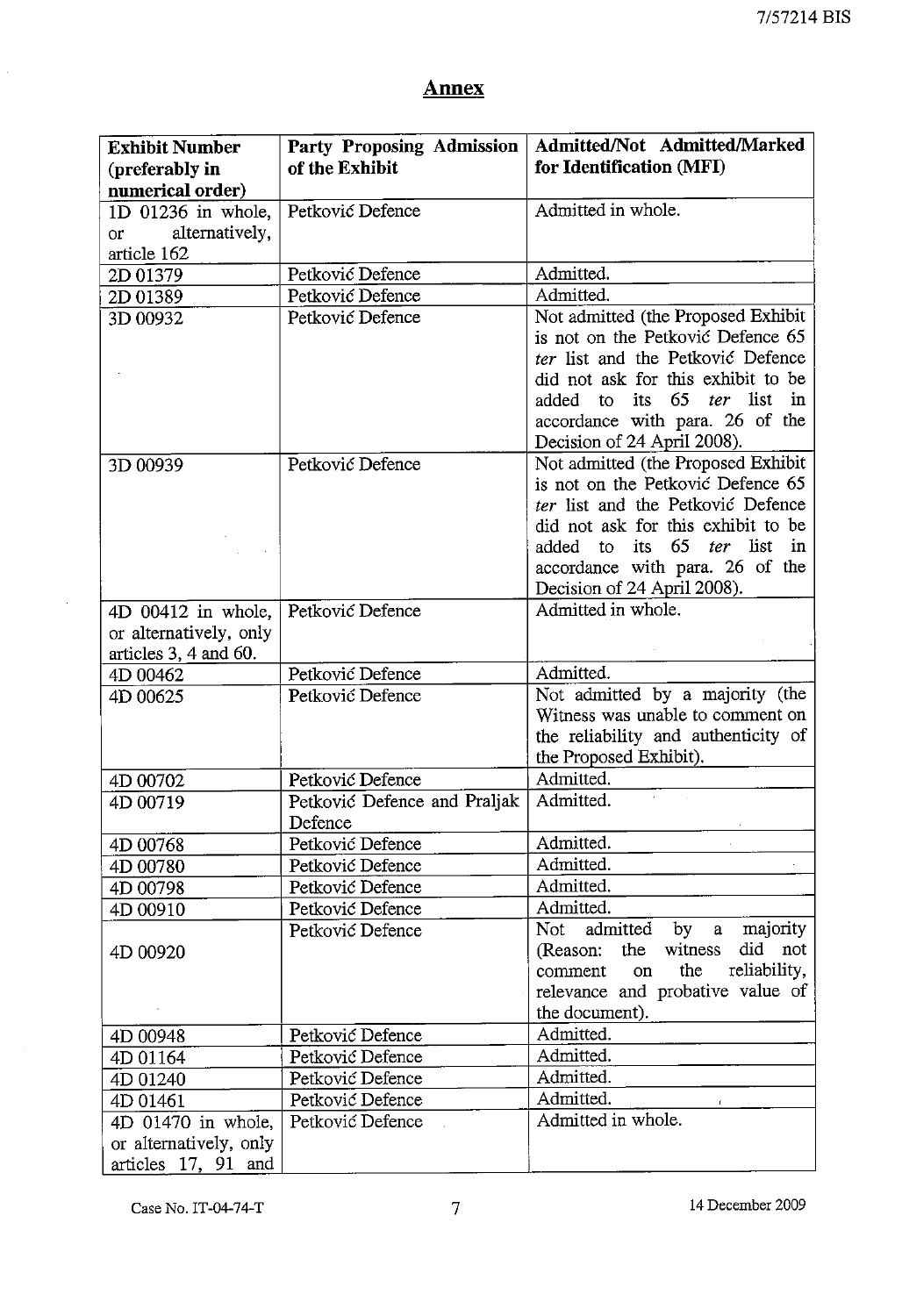| 118.                       |                  |                                         |
|----------------------------|------------------|-----------------------------------------|
| 4D 01471 in whole, $\vert$ | Petković Defence | Admitted in part (pages 1-3 of the      |
| or alternatively, only     |                  | version on<br>ecourt<br>English         |
| articles 47, 48 and 69     |                  | corresponding to the cover page         |
|                            |                  | and articles 47, 48 and 69. Denied      |
|                            |                  | in all other respects, the document     |
|                            |                  | not being translated).                  |
| 4D 01473                   | Petković Defence | Admitted.                               |
| 4D 01475                   | Petković Defence | Admitted.                               |
| 4D 00476                   | Petković Defence | Admitted.                               |
| 4D 01483                   | Petković Defence | Not admitted by a majority (the         |
|                            |                  | witness did not comment on the          |
|                            |                  | Proposed Exhibit).                      |
| 4D 01484                   | Petković Defence | Not admitted by a majority (the         |
|                            |                  | witness did not comment on the          |
|                            |                  | Proposed Exhibit).                      |
| 4D 01485                   | Petković Defence | Admitted.                               |
| 4D 01486                   | Petković Defence | Not admitted (the witness did not       |
|                            |                  | comment on the Proposed Exhibit).       |
|                            |                  |                                         |
| 4D 01491                   | Petković Defence | Not admitted by a majority (the         |
|                            |                  | witness did not comment on the          |
|                            |                  | Proposed Exhibit).                      |
| 4D 01492                   | Petković Defence | Admitted.                               |
| 4D 01727                   | Petković Defence | Admitted.                               |
| 4D 01730                   | Petković Defence | Admitted.                               |
| 4D 01731                   | Petković Defence | Admitted.                               |
| 4D 01733                   | Petković Defence | Admitted.                               |
| P 02562                    | Petković Defence | Admitted.                               |
| P03383                     | Petković Defence | Admitted.                               |
| P 11082                    | Prosecution      | Not admitted by a majority (the         |
|                            |                  | admission of this type of evidence      |
|                            |                  | is regulated by Rule 92 bis of the      |
|                            |                  | Rules of Procedure and Evidence         |
|                            |                  | and the Chamber considers that the      |
|                            |                  | reading given at the hearing is         |
|                            |                  | sufficient to assess the credibility of |
|                            |                  | the witness).                           |
| IC 01087                   | Petković Defence | Admitted.                               |
| IC 01090                   | Praljak Defence  | Admitted.                               |
| IC 01091                   | Praljak Defence  | Admitted.                               |
| IC 01092                   | Praljak Defence  | Admitted.                               |

 $\cdot$ 

 $\sim$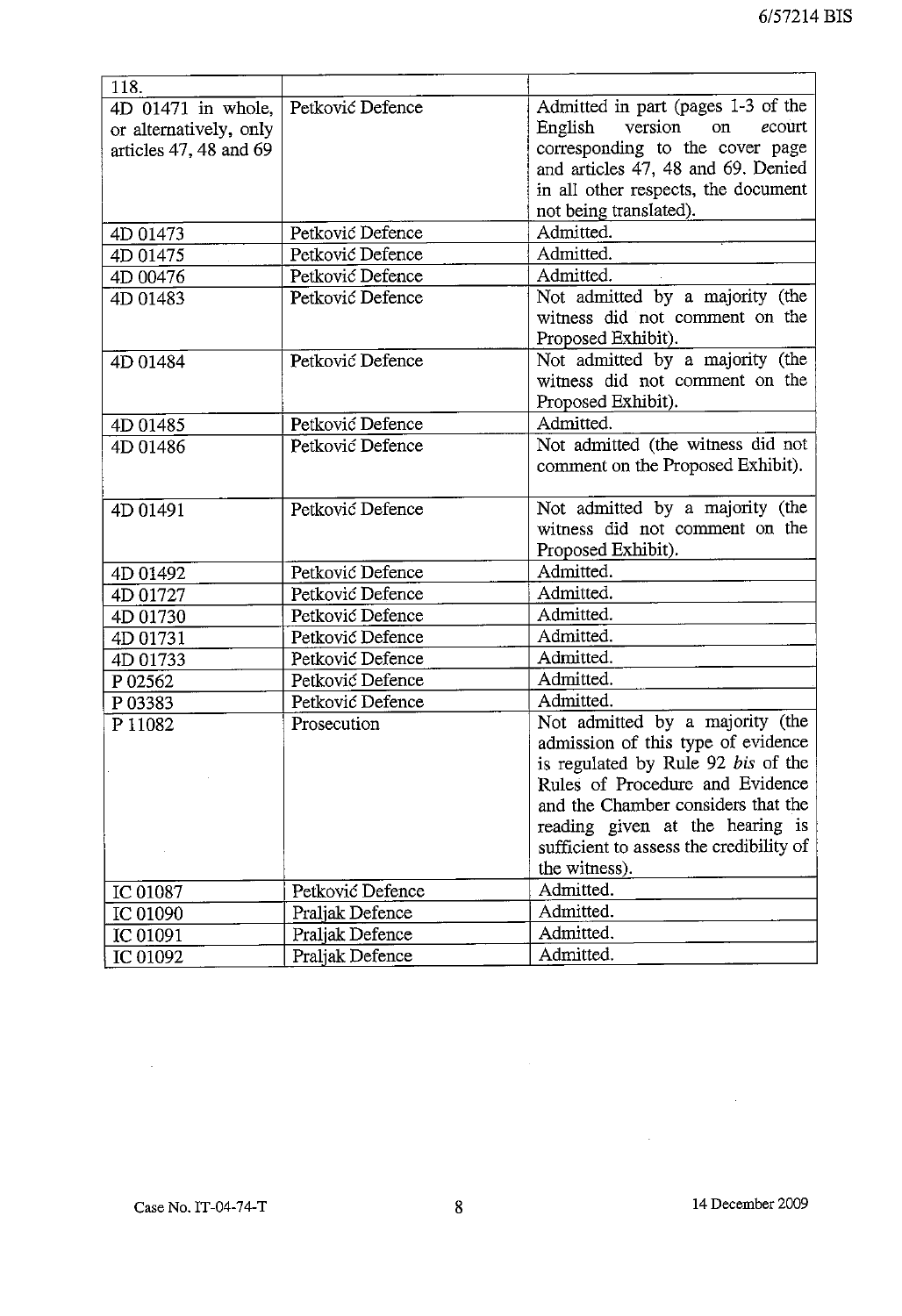# DISSENTING OPINION OF PRESIDING JUDGE JEAN-CLAUDE ANTONETTI

Given that the majority of the Chamber Judges decided not to admit into evidence several documents including document 4D 00625, I consider it necessary to give a dissenting opinion hereinafter with regard to this document.

This document is a map of the Mostar region where the warring forces of the HVO, the BH Army and the VRS were positioned in the coloured areas.

On this map were shown seven places relevant to the Indictment 1.) North Camp; 2.) Rastani; 3.) Vrapcici; 4.) Bijelo Polje; 5.) Potoci; 6.) Blagaj; 7.) Buna.

During the appearance of expert witness Milan Gorjanc, this witness was questioned with regard to the said map as follows:

"Let's first look at 4D 625. This is a map of the territory of East Mostar in mid-July 1993. Here we can see an area from East Mostar southwards and northward.

Q. From East Mostar to Jablanica, how far is that? What's the distance, do you remember?

A. About 50 kilometres.

Q. And in the direction of Blagaj and Buna?

A. About 10 to 12 kilometres."

The expert witness therefore formally confirmed that this is a map of the territory of Mostar in mid-July 1993 and that the strip of land between Mostar and Jablanica covered a distance of 50 kilometres.

The key issue raised by this map is its connection to paragraph 113 of the pre-trial brief:

"In the early part of the East Mostar siege, from approximately late June 1993 to late August 1993, international organisations and humanitarian agencies were completely or substantially blocked from entering East Mostar, which caused increasing hardships for the Bosnian Muslims in East Mostar, who were cut off from outside aid."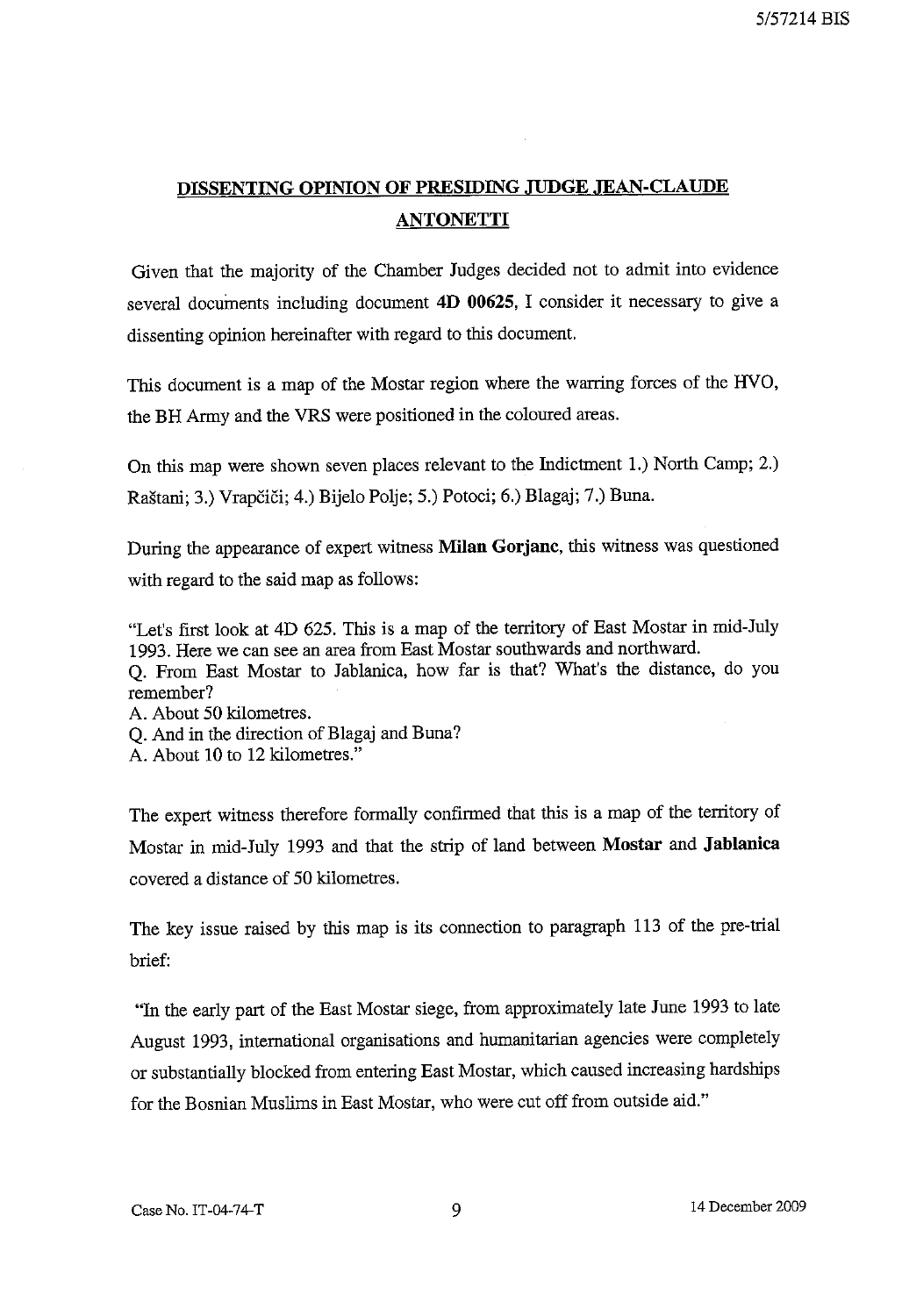That being the case, a reasonable trier of fact must ask the question of whether, as the Prosecution alleges, East Mostar was totally blocked and that therefore the international and humanitarian organisations were unable to access the town.

Similarly, this map throws light on the situation of the civilian population of East Mostar and the likelihood of them being able to reach Jablanica, a town under **BH**  Army control since the month of June 1993.

Unless proof to the contrary is produced, this map establishes that between the HVO and the VRS there was a strip of land starting from East Mostar and running up to Jablanica.

I wish to add furthermore that this is an **expert witness** of the Petkovic Defence who compiled his report from evidence already admitted or to be admitted. Moreover, he himself prepared a whole series of maps (4D 1486, 4D 1485, 4D 1484, 4D 1491 and 4D 1481, transcript of 28.10.2009) which gave rise to extremely specific questions regarding the strategic importance of roads; he said "because that was the basic communication of the former state from north to south, from Posavina down to the Adriatic coast."

Under these circumstances how could this map, which was prepared for the requirements of the Petkovic Defence, not be admitted given that it relates to the roads providing access to Mostar?

In my opinion, this is a **relevant** document illustrating, where appropriate, the real situation at the end of June 1993. I think that the non-admission of. this document for the simple reason mentioned by the majority of the judges, I quote, "Not admitted by a majority (Reason: the Witness was unable to testify as to the reliability and authenticity of the Proposed Exhibit)", is, therefore, unwarranted.

I am attaching in the Annex to my opinion the said document for a better understanding of the issue it has raised.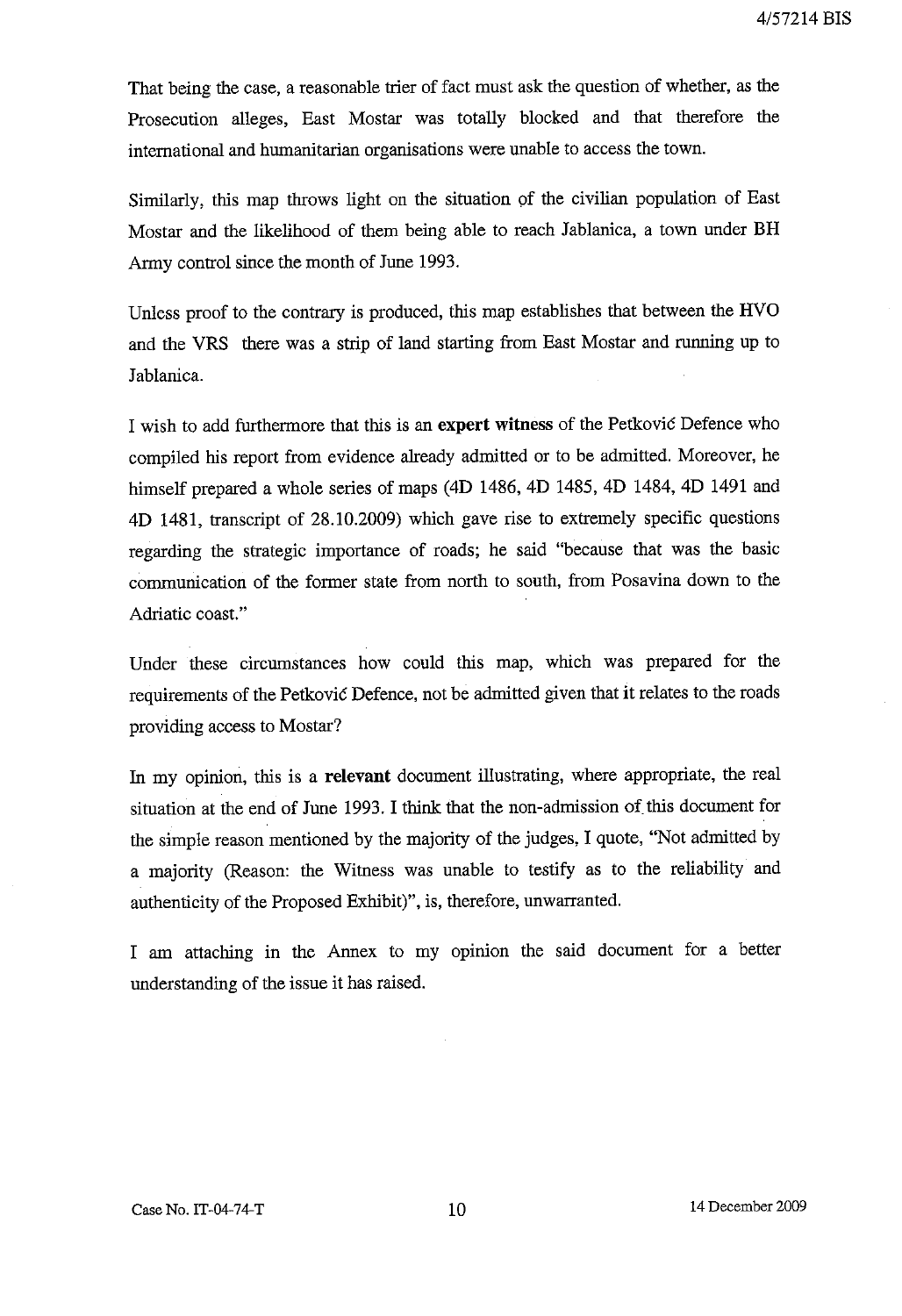$D - 01 - 71 - T$ 

 $5 + 205$ 

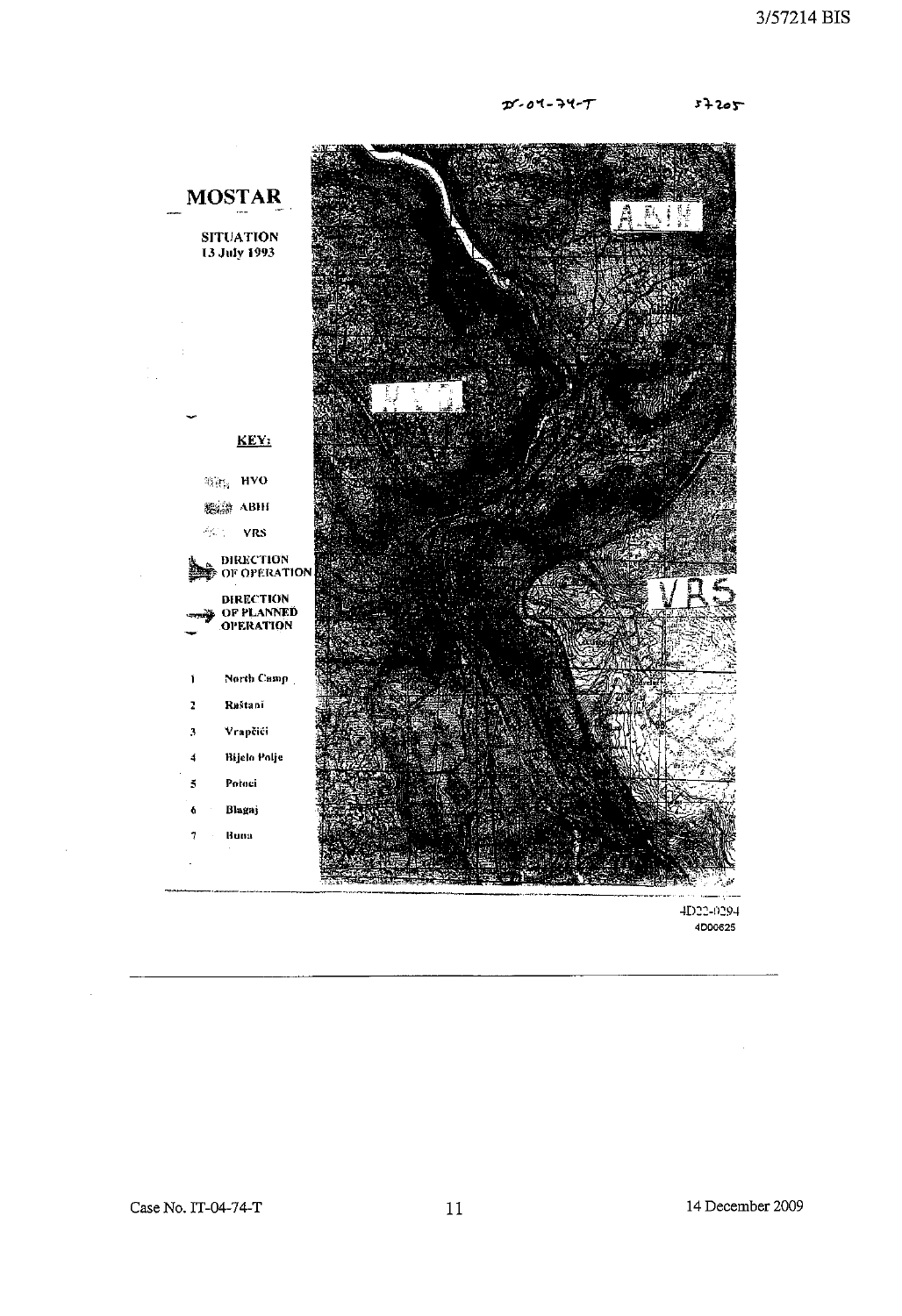# SEPARATE OPINION, PARTIALLY DISSENTING OF JUDGE STEFAN **TRECHSEL**

Whereas I agree with the majority of the Chamber with all the other factors of this decision, I am of a different opinion with regard to document P 11082, The Chamber did not admit this document; in my opinion it should have been admitted with the text, "only for the purposes of disproving the witness's credibility". Here are my reasons:

This Chamber's "Decision on Presentation of Documentary Evidence by the Prosecution in Cross-examination of Defence Witnesses" of 27 November 2008 regulates the use of new documents during the Prosecution's cross-examination in paragraph 24 with these words: " ... *the Prosecution may present 'new documents' for the purpose of impeaching a witness's credibility or refreshing hislher memory. The Chamber will then decide on a case-by-case basis whether or not it is appropriate to admit the document in question pursuant to Rule* 89 *(C) of the Rules,"* This Rule answers an issue that may be formulated in the most abstract of ways: Does the Chamber allow a document, which as evidence would not be admitted, to be, nonetheless, used to cast doubt on a witness's credibility? The answer is, yes it does.

The Chamber admits a document when it is used solely for the purposes of assessing the witness's reliability, but "solely in that it goes to disprove the credibility of the witness",<sup>15</sup> The majority of the Chamber did not apply this rule to document P 11082 since it is a statement given by an individual who could be considered a witness. According to the Chamber, the admission of this statement is regulated by Rule 92 *bis*  of the Rules and it concludes that the conditions of this Rule have not been met,

I find it difficult, in fact impossible, to see the difference between this case and that of the new document which was presented late. I think that it would have been equally justifiable to decide not to admit document P 05580 mentioned in the quoted Beneta Decision. In any case, I do not think that the phrase "admitted solely in that it goes to disprove the credibility of the witness" is an appropriate choice as it gives rise, as the example demonstrates, to misunderstandings. Instead of the word "admitted", it would be better to say, for example, "retained", In fact, a document "admitted" solely to disprove a witness's credibility is not truly admitted, For the Chamber, the pseudoadmission serves merely as an *aide-memo ire* which gives the Chamber the possibility

<sup>15</sup>*See* for example "Order to Admit Evidence Regarding Witness lvan Beneta", ("Beneta Decision"), 7 December 2009, p. 7, table in the Annex showing admission of evidence P 05580,